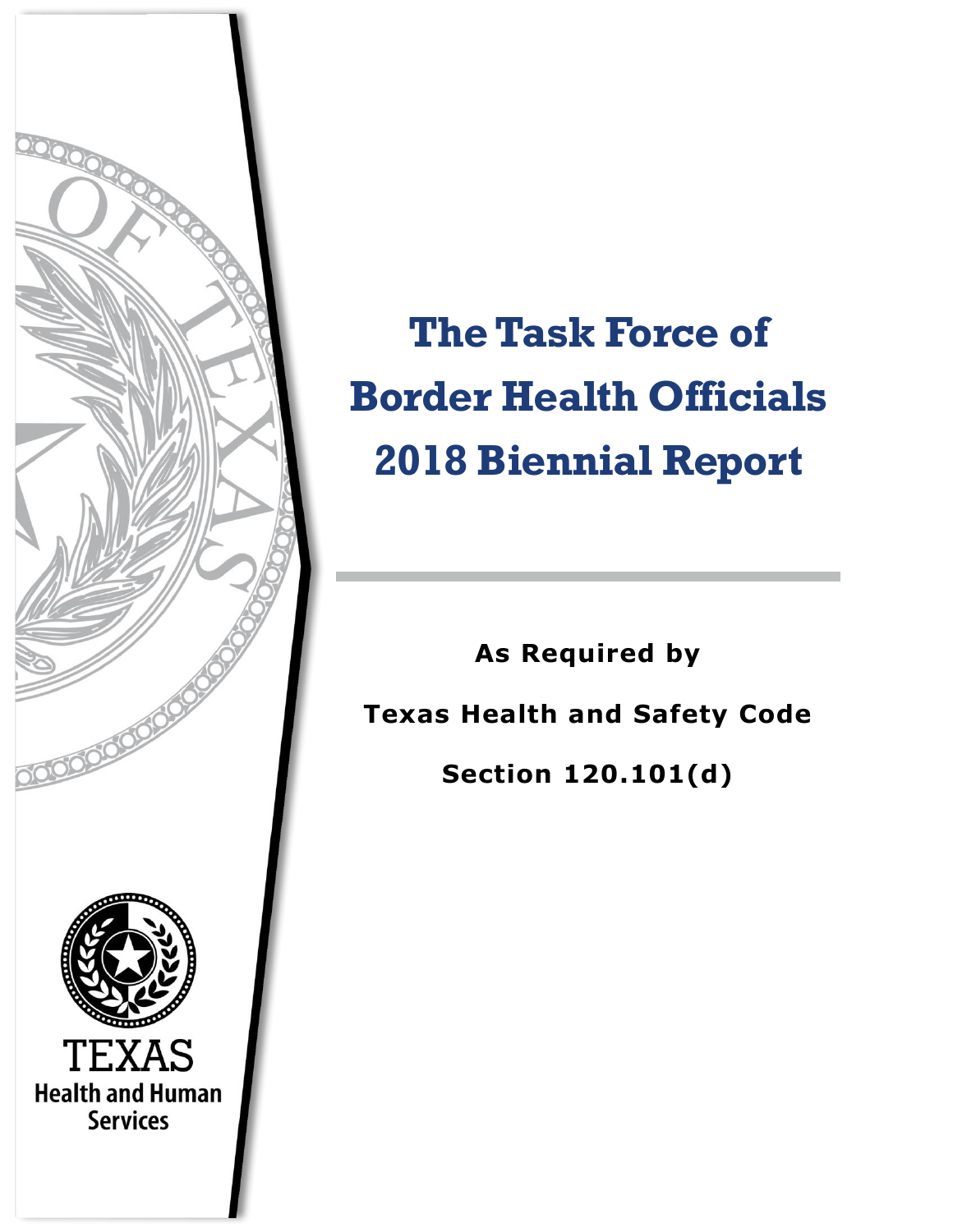# **Table of Contents**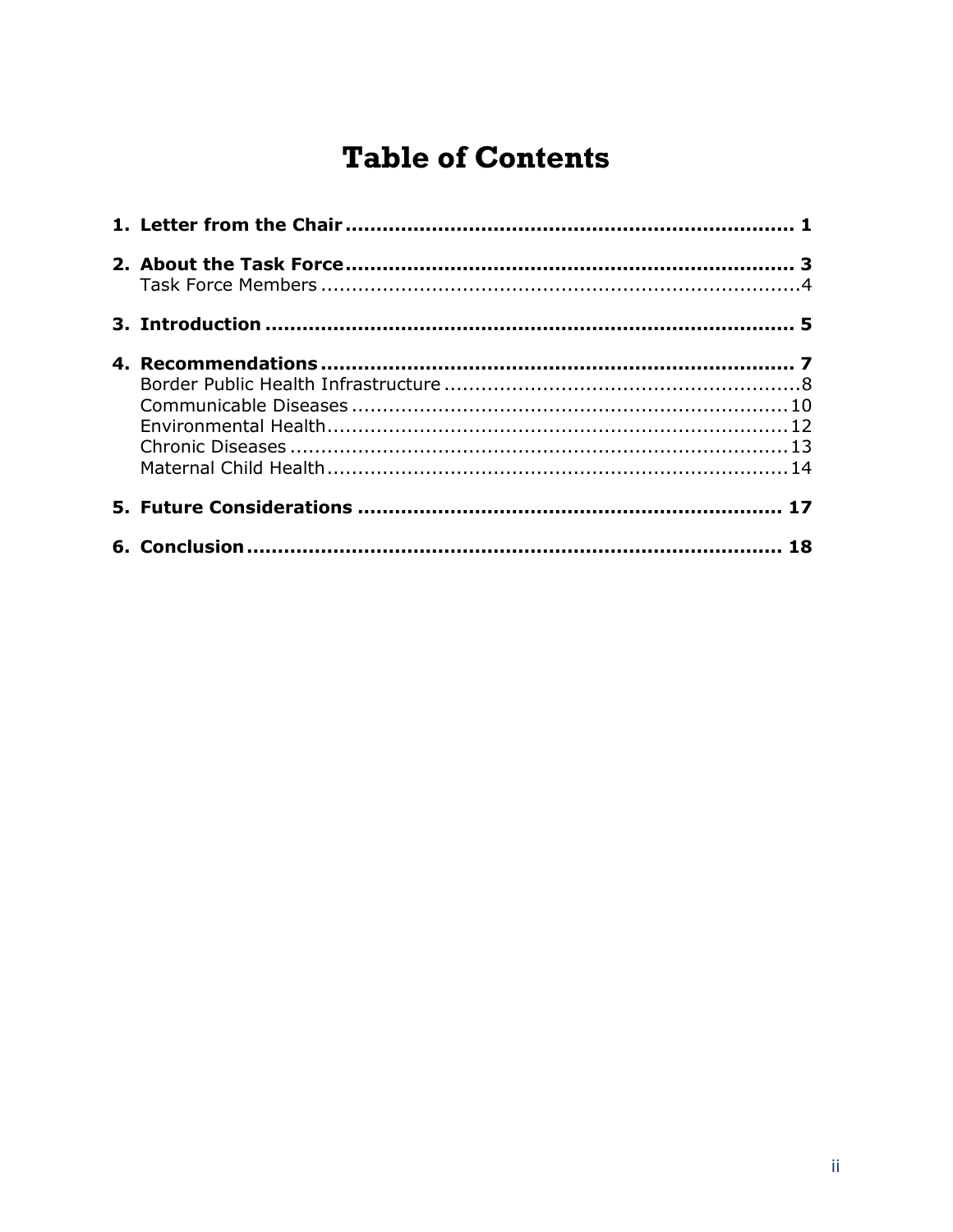### <span id="page-2-0"></span>**1.Letter from the Chair**

Dear Commissioner Hellerstedt,

In 2015, a new public health threat emerged when Zika was confirmed in certain parts of the world. In response to this, public health departments began preparing for what would appear to be an inevitable public health threat in their respective communities. When the first locally transmitted Zika case in Texas was then identified in Cameron County, it did not come as a surprise for those working public health along the Texas-Mexico border. Health officials working along the border have long understood the complexities and unique challenges of public health due to the economic, environmental and health challenges in these areas, and understood they were on the frontlines to respond to new and emerging public health threats.

What proceeded to follow from the response efforts to the first locally transmitted Zika case in Texas resulted in the formation of the Task Force of Border Health Officials. Gleaning from the lessons learned and gaps that were identified from the response, Senator Eddie Lucio, Jr and his staff had the vision to put forth Senate Bill 1680 during the 85th Legislative Session to address the challenges that are unique to border health. On behalf of my colleagues on the Task Force and myself, I would like to extend a sincere thank you to Senator Lucio and his staff for recognizing the impact of border health on the State of Texas.

I would also like to acknowledge my colleagues of border health officials which serve on the Task Force. Together, we bring over a century of public health experience to the Task Force and our varying experiences which stretch from El Paso to Brownsville have been at the core of the charge set forth by Senate Bill 1680. Undoubtedly, the Task Force members continuously work to ensure that the end result is for the greater good of the border communities and the residents we serve. I would be remiss to not acknowledge the assistance provided by Department of State Health Services staff in this process and the community stakeholders who have shared their expertise with the Task Force.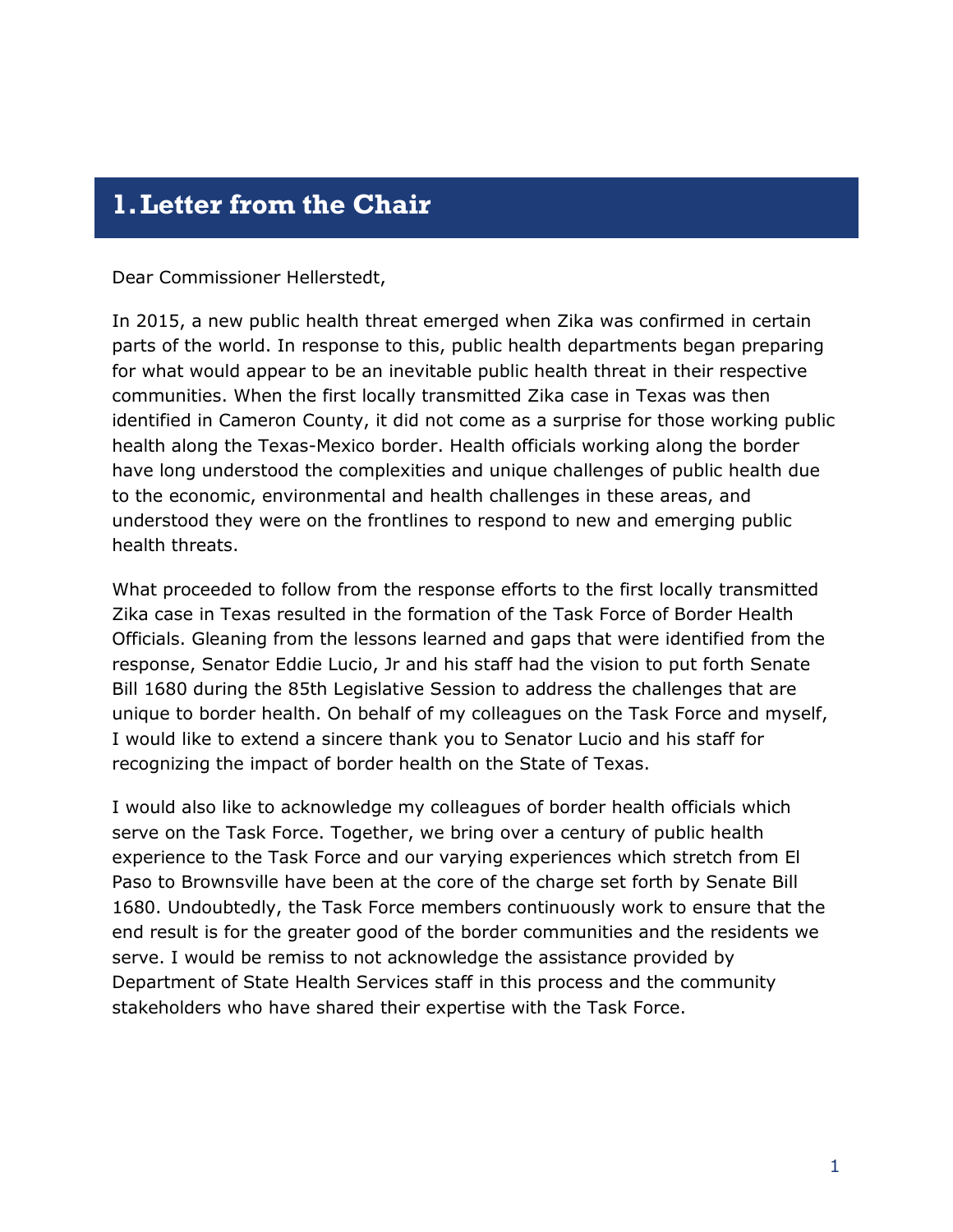I am proud of the work undertaken to complete the Task Force of Border Health Officials 2018 Biennial Report and I am confident it will lay a strong foundation to build upon in addressing the uniqueness of the border region it represents. Thank you for this opportunity to shine a light on border health and the resilient communities that we serve.

Sincerely,

Koreall Carpt

Esmeralda Guajardo, MAHS Chair, Task Force of Border Health Officials Health Administrator, Cameron County Public Health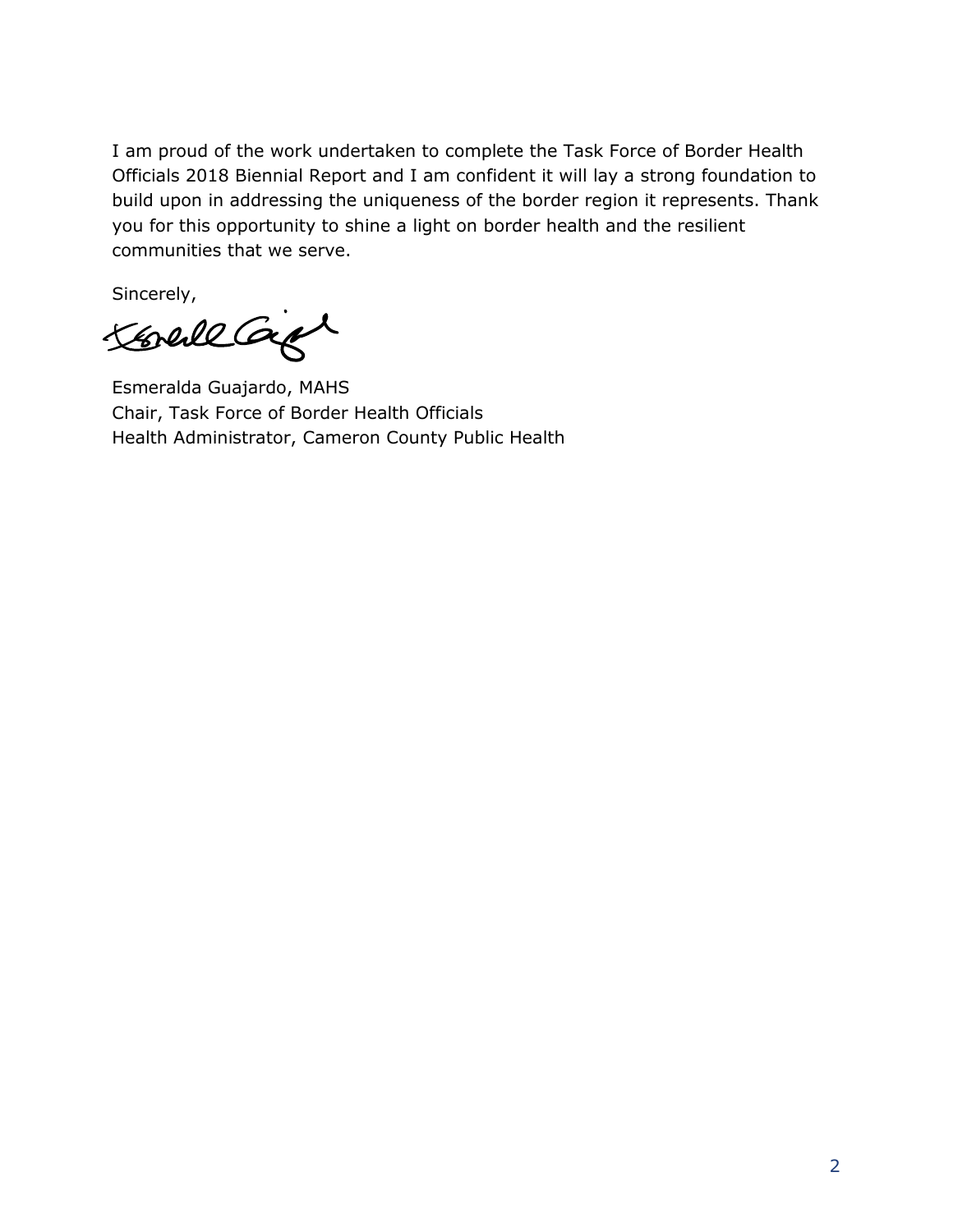### <span id="page-4-0"></span>**2.About the Task Force**

The Task Force of Border Health Officials (Task Force) was established by S.B. 1680 of the 85<sup>th</sup> Legislature as described in the Texas Health and Safety Code Section [120.](https://statutes.capitol.texas.gov/Docs/HS/htm/HS.120.htm) The Task Force conducts its work in compliance with the Texas Open Meetings Act and stakeholders and the public have an opportunity to comment during the meetings. By November 1 of each even-numbered year, the Task Force submits a written report to the Commissioner of the Texas Department of State Health Services (DSHS) with recommendations to help Texas improve public health in Texas' border region.

The Task Force's role is to address public health issues affecting Texas residents living in the border region. The Task Force is specifically charged with developing recommendations on major border health priorities, including access to health care services, public health infrastructure, disease surveillance, disease control and prevention, and collaboration with local, regional and state officials on both sides of the border.

The Task Force is comprised of ten voting and two non-voting ex-officio members. Seven voting members defined in the enabling statute as health directors from each county and municipality in the border region that has a sister-city with Mexico. As authorized in S.B. 1680, the DSHS Commissioner chose to name three DSHS Public Health Regional Directors as voting members to ensure border wide coverage of rural border counties without local health departments. The Task Force also includes two ex-officio non-voting legislative members appointed by the Lieutenant Governor and the Speaker of the House of Representatives.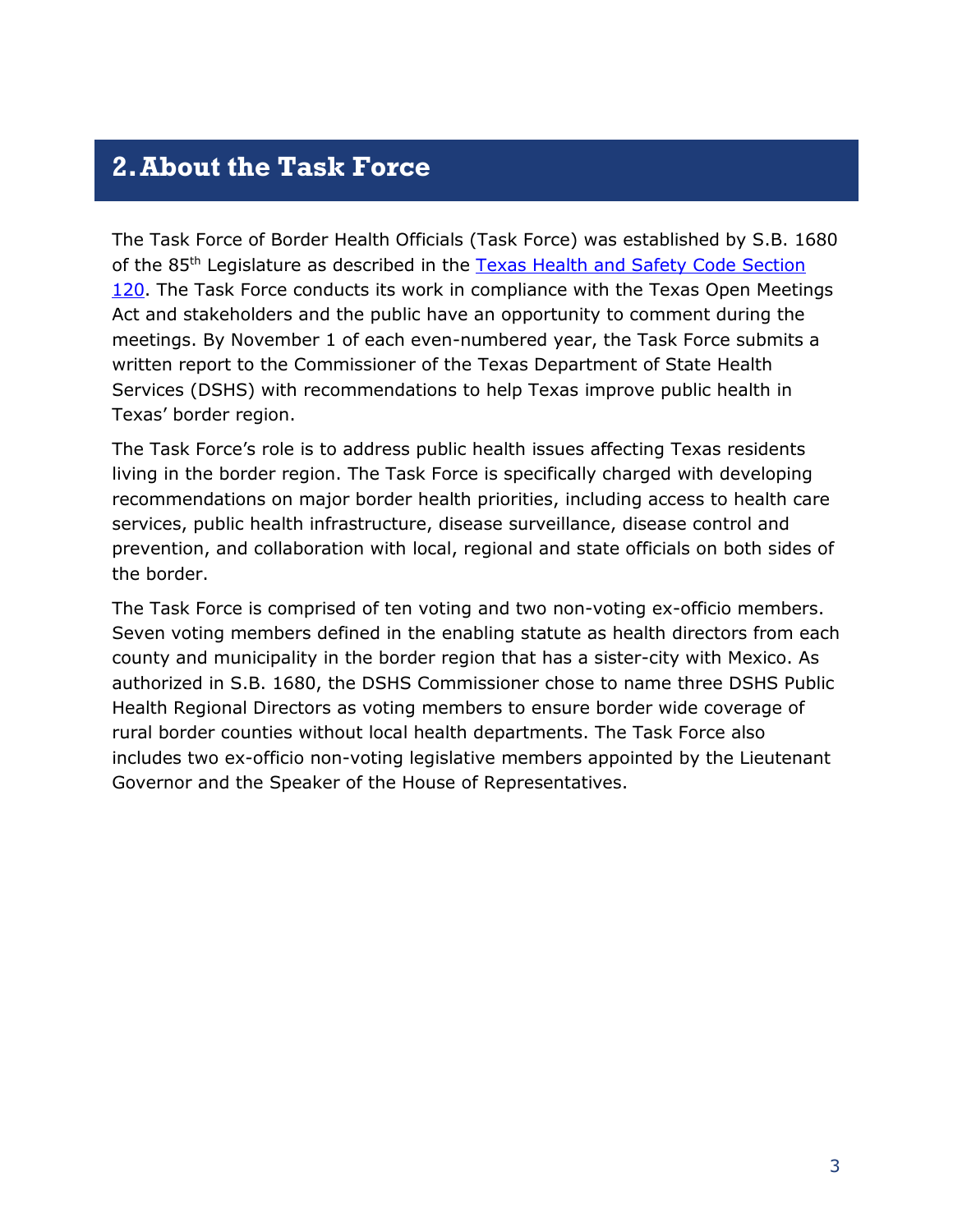# <span id="page-5-0"></span>**Task Force Members**

The Task Force of Border Health Officials currently consists of 12 members, as follows:

| <b>Members</b>                    | <b>Task Force Position/Title</b>                                                               |
|-----------------------------------|------------------------------------------------------------------------------------------------|
| Esmeralda Guajardo, MAHS          | Chair/Health Administrator, Cameron<br><b>County Public Health</b>                             |
| Hector F. Gonzalez, MD, MPH       | Vice-Chair/Director, City of Laredo<br>Department of Health                                    |
| Steven Kotsatos, RS               | Member/Director, Health and Code<br>Enforcement, City of McAllen                               |
| Eduardo Olivarez                  | Member/Chief Administrative Officer,<br>Hidalgo County Health and Human<br><b>Services</b>     |
| Josue Ramirez, MPA                | Member/Director, City of Harlingen<br>Department of Health                                     |
| Robert Resendes, MBA, MT (ASCP)   | Member/Director, City of El Paso<br>Department of Health                                       |
| Arturo Rodriguez, DNP, MPH, CPM   | Member/Interim Public Health<br>Director/Assistant City Manager, City of<br><b>Brownsville</b> |
| Emilie Prot, DO, MPH              | Member/Medical Director, Public Health<br>Region 11, Texas DSHS                                |
| Lillian Ringsdorf, MD, MPH        | Member/Medical Director, Public Health<br>Region 8, Texas DSHS                                 |
| Vacant                            | Member/Medical Director, Public Health<br>Region 9/10, Texas DSHS                              |
| The Honorable Eddie Lucio, Jr.    | Ex-Officio Member/Texas State<br>Senator, District 27                                          |
| The Honorable R.D. (Bobby) Guerra | Ex-Officio Member/Texas State<br>Representative, District 41                                   |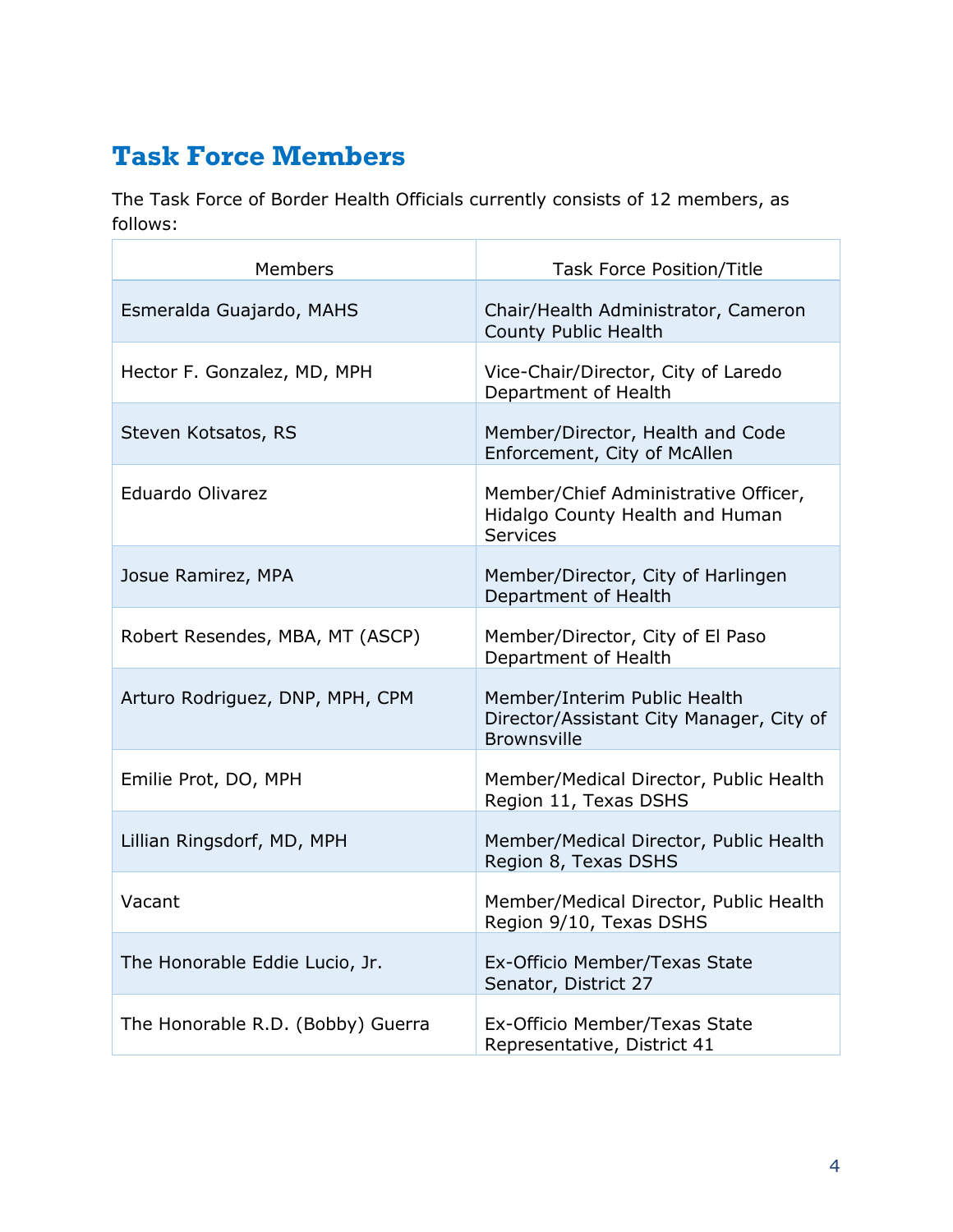### <span id="page-6-0"></span>**3.Introduction**

j

The Task Force of Border Health Officials (Task Force) was created by Senate Bill 1680 and defines the "border region" as the area consisting of the countries immediately adjacent to the international boundary between the United States and Mexico. The Texas border region stretches 1,254 miles from the Gulf of Mexico to El Paso, Texas, and includes the eight sister communities along the border between Brownsville-Matamoros and El Paso-Cuidad Juarez. Two tribal nations are located in the border region, the Kickapoo Traditional Tribe of Texas near Eagle Pass and Ysleta del Sur Pueblo in El Paso.

The Texas border is considered one of the busiest international boundaries in the world, with a current population of nearly 3 million on the Texas side.<sup>1</sup> Most border residents are Latino/Hispanic (88.2 percent), compared to only 31.4 percent of the Texas non-border residents. $2$  The Texas border region is characterized by high rates of poverty (27.8 percent of the Texas Border population is in poverty<sup>3</sup>) and low levels of health insurance coverage (34.6 percent of border adults ages 18-64 have no health insurance coverage).<sup>4</sup>

The Texas border is disproportionately affected by obesity, diabetes mellitus, certain contagious diseases including tuberculosis, and additional public health concerns, including surveillance and disease control due to international health threats, which may force the use of international health regulation standards. The Texas border faces multiple challenges including limited access to primary,

<sup>&</sup>lt;sup>1</sup> Annual Estimates of the Resident Population by Sex, Race, and Hispanic Origin for the United States, States, and Countries: July 1, 2017. Accessed July 10, 2018. <https://www.census.gov/data/tables/2017/demo/popest/counties-detail.html>

 $2$  Annual Estimates of the Resident Population by Sex, Race, and Hispanic Origin for the United States, States, and Counties: July 1 2017. Released June 2018. Accessed by July 10, 2018.<https://www.census.gov/data/tables/2017/demo/popest/counties-detail.html>

<sup>&</sup>lt;sup>3</sup> Estimated Population in Poverty Universe. Released November 2017. Both SAIPE data fields are available from [https://www.census.gov/data/datasets/2016/demo/saipe/2016](https://www.census.gov/data/datasets/2016/demo/saipe/2016-state-and-county.html) [state-and-county.html](https://www.census.gov/data/datasets/2016/demo/saipe/2016-state-and-county.html)

<sup>4</sup> U.S. Census Bureau, 2016 Small Area Health Insurance Estimates (SAHIE) using the American Community Survey (ACS). Released February 9, 2018. Accessed July 10, 2018. <https://www.census.gov/data/datasets/time-series/demo/sahie/estimates-acs.html>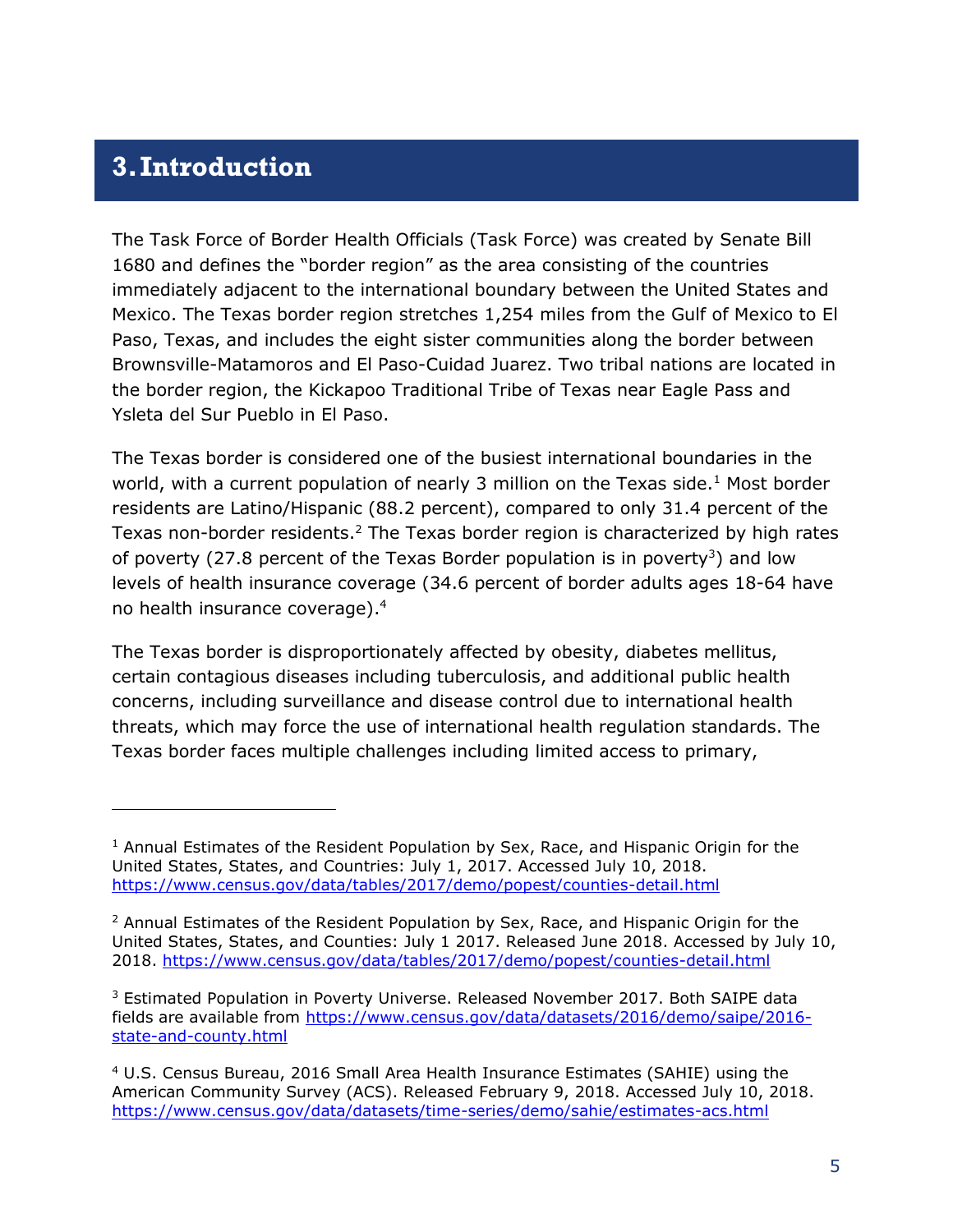preventative, and specialty care. This disparity effects a large portion of the population that is uninsured or underinsured, particularly affecting women who lack adequate access to preventive healthcare services and access to specialty care.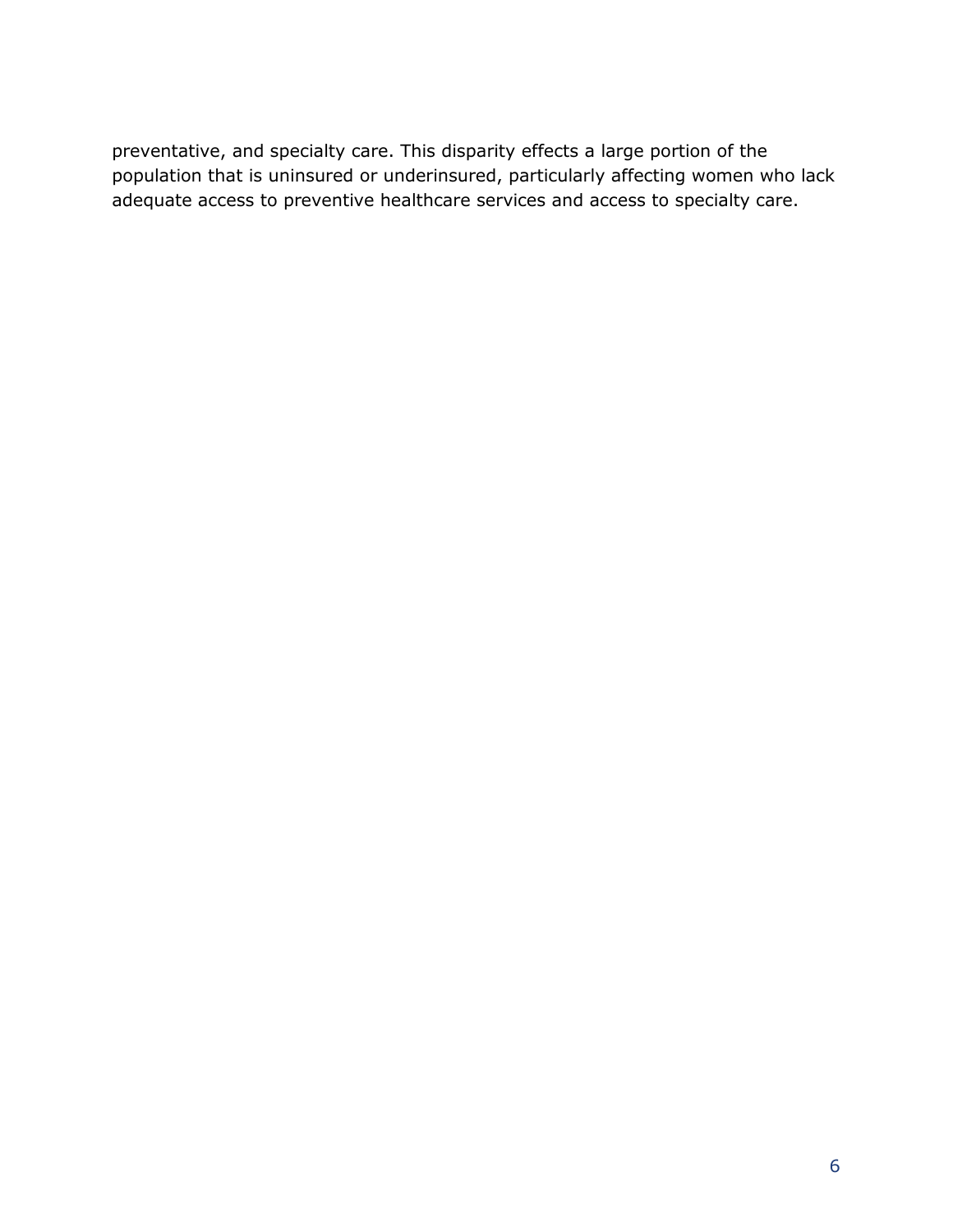# <span id="page-8-0"></span>**4.Recommendations**

In the first year, the Task Force of Border Health Officials (Task Force) completed strategic planning and reviewed border health data that led to the formation of five border health workgroups, as follows:

- Border Public Health Infrastructure
- Communicable Diseases
- Environmental Health
- Chronic Diseases
- Maternal and Child Health

Within the five workgroup areas, the Task Force has developed specific problem statements and improvement theories that will serve as the basis for the recommendations report, due by November 1 of each even-numbered year, and ongoing deliberations related to major public health issues affecting the border region. The recommendations developed by the Task Force are outlined in the subsequent pages.

Additionally, the Task Force worked closely with DSHS' Office of Border Public Health. The Task Force values this partnership and looks forward to initiating three plans of action as mutual endeavors that will positively impact public health throughout the border region.

- **The expansion of mosquito surveillance and insecticide resistance testing project from Brownsville to El Paso.** This includes support to local public health departments to increase community awareness and education related to mosquito vector control.
- **A request to the Centers for Disease Control and Prevention (CDC) to expand Border Infectious Disease (BIDS) projects border-wide.** This would include support to sister-city binational health councils to establish Binational Epi & Surveillance Teams (BEST) Groups to exchange heath data/information with Mexico.
- **The establishment of a Border Community Health Worker/Promotores Training Center.** This training center will address Task Force recommendations (i.e., obesity, diabetes, immunizations, TB,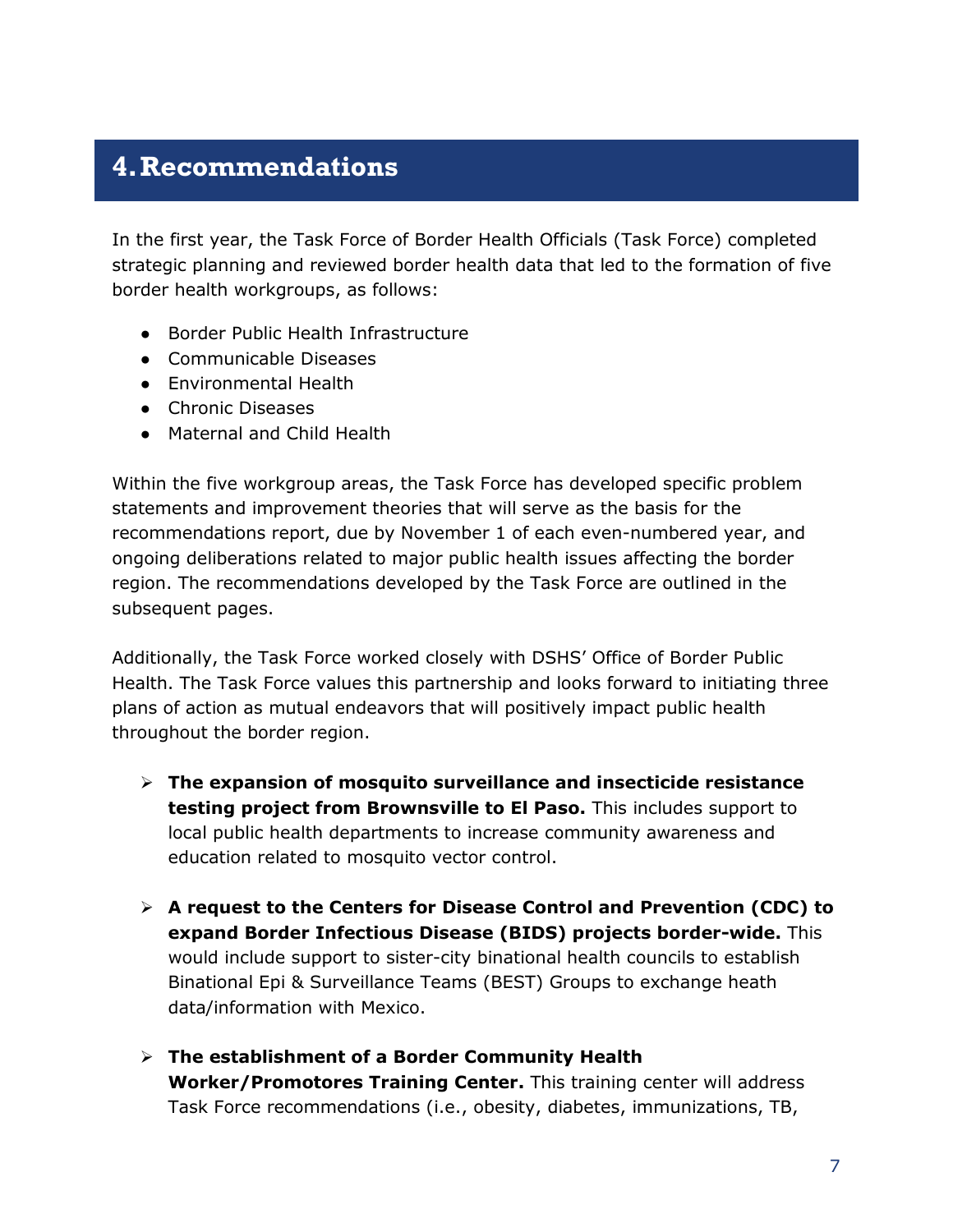HIV, teen age pregnancy) and the development of standardized curricula to support border public health issues.

## <span id="page-9-0"></span>**Border Public Health Infrastructure**

**A. The Task Force recommends that DSHS, in collaboration with border public health entities, conduct a border surveillance and laboratory capacity assessment to identify gaps in human, environmental and zoonotic investigations and testing with the ultimate goal of improving efficiency, reporting times and capabilities to meet the unique needs and challenges of border public health.**

**Discussion:** On any given day, thousands of people cross the Texas-Mexico border. With this high rate of border transmigration, it presents public health challenges to the health departments working along the border. This is further compounded by the lack of existing public laboratory capabilities in the border areas to test for immediate reportable conditions. In order to be effective in the prevention and coordination of public health threats and emergencies, it is necessary that laboratory capabilities exist in the border areas to test, diagnose, and treat in a short time frame. When public health fails to do this, the risk of a patient not returning for laboratory results and treatment increases and poses substantial risks of high consequence disease exposures to the general public. The risk for exposure increases even more so due to the lack of access to healthcare along the Texas-Mexico border areas**.** 

Currently, the existing lab capabilities for public health departments along the Texas-Mexico border area require that the specimens be packaged and transported for overnight delivery to a state lab several hundred miles away, potentially compromising the specimen. The existing local public laboratories are also not able to complete all of the testing levels for one single specimen, thus, requiring the specimen to still be sent to the state laboratory in Austin to ensure a complete specimen test. As the existing local public laboratories have limited staff, there is also a maximum number of specimens that can be accepted per day at these laboratories. This poses a problem as border public health departments are not the only agencies utilizing the local public laboratories.

The recommended border surveillance and laboratory assessment would review laboratory capacity and capability, focusing on human/clinical, environmental and zoonotic investigations with the goal of identifying the means to maximize public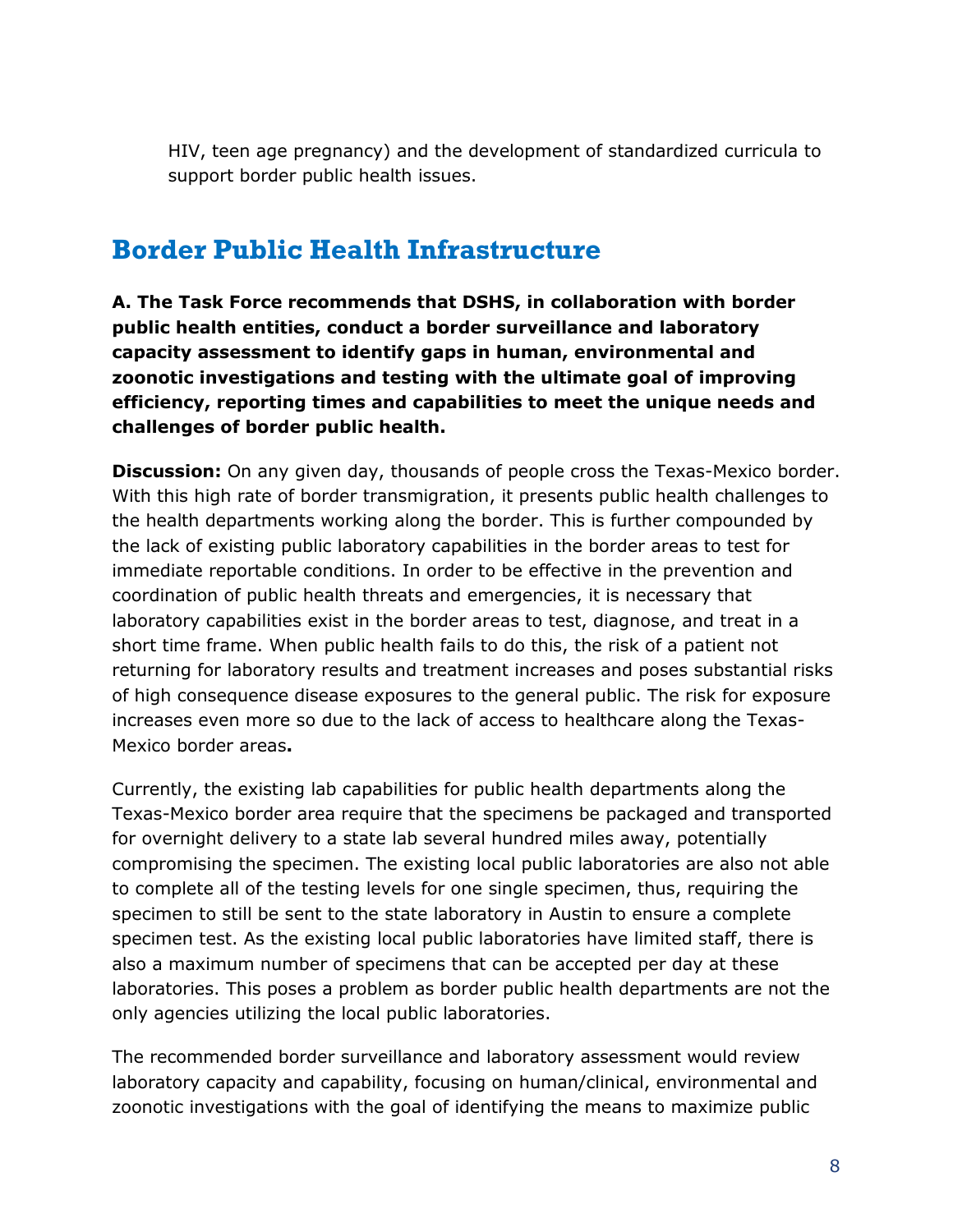health response efficiency and capability. The assessment will assist in the identification of laboratory resources in an effort to improve specimen testing turnaround time, timely completion and interpretation of results, shorten timeframes of patient exposure to the general public, with the ultimate goal of reducing the risk of potential disease proliferation along the Texas-Mexico border.

#### **B. The Task Force recommends that DSHS establish agreements with local higher educational institutions and local laboratory resources to enhance public health laboratory testing capabilities which are cost-effective, timely and confidential.**

**Discussion:** In an effort to address the lack of laboratory capabilities available to border public health departments, a collaboration between DSHS and local educational institutions and laboratory resources would provide a mechanism to enhance the lab capabilities in these areas. Utilizing higher education institutions and local laboratory resources with mechanisms ensuring confidentiality would allow for the provision of testing assessments equal to the state in quality, ensure efficiency and accuracy in laboratory results, and enhance the local capacity for human and non-human samples. Overall, this timely and accessible model will improve response times, contributing to better public health outcomes and the improvement of public health intervention and response along the border.

#### **C. The Task Force recommends that DSHS laboratory support year-round arboviral surveillance in the southern Texas-Mexico border region.**

**Discussion:** As with the lack of state lab capabilities to test human specimens along the Texas-Mexico border, the health departments in these areas currently send their vector specimens to the state laboratory in Austin. This is done between May and November of each year, termed as 'mosquito season', to coincide with "warmer months" in Texas. Unfortunately, the southernmost counties in Texas experience warmer climates year-round, which poses an environmental concern as this warm climate enables the breeding of mosquitoes year-round and outside the designated 'mosquito season'. Given this mosquito activity throughout the year, the high-risk for vector-borne diseases exists in the southernmost counties of Maverick, Val Verde, Webb, Zapata, Starr, Hidalgo, Willacy and Cameron. The recommendation to expand mosquito testing and surveillance year-round in the designated southernmost counties is essential to track and combat local outbreaks of emerging mosquito-borne infectious disease threats. The testing should allow for arboviral speciation, PCR, IgM, and IgG testing.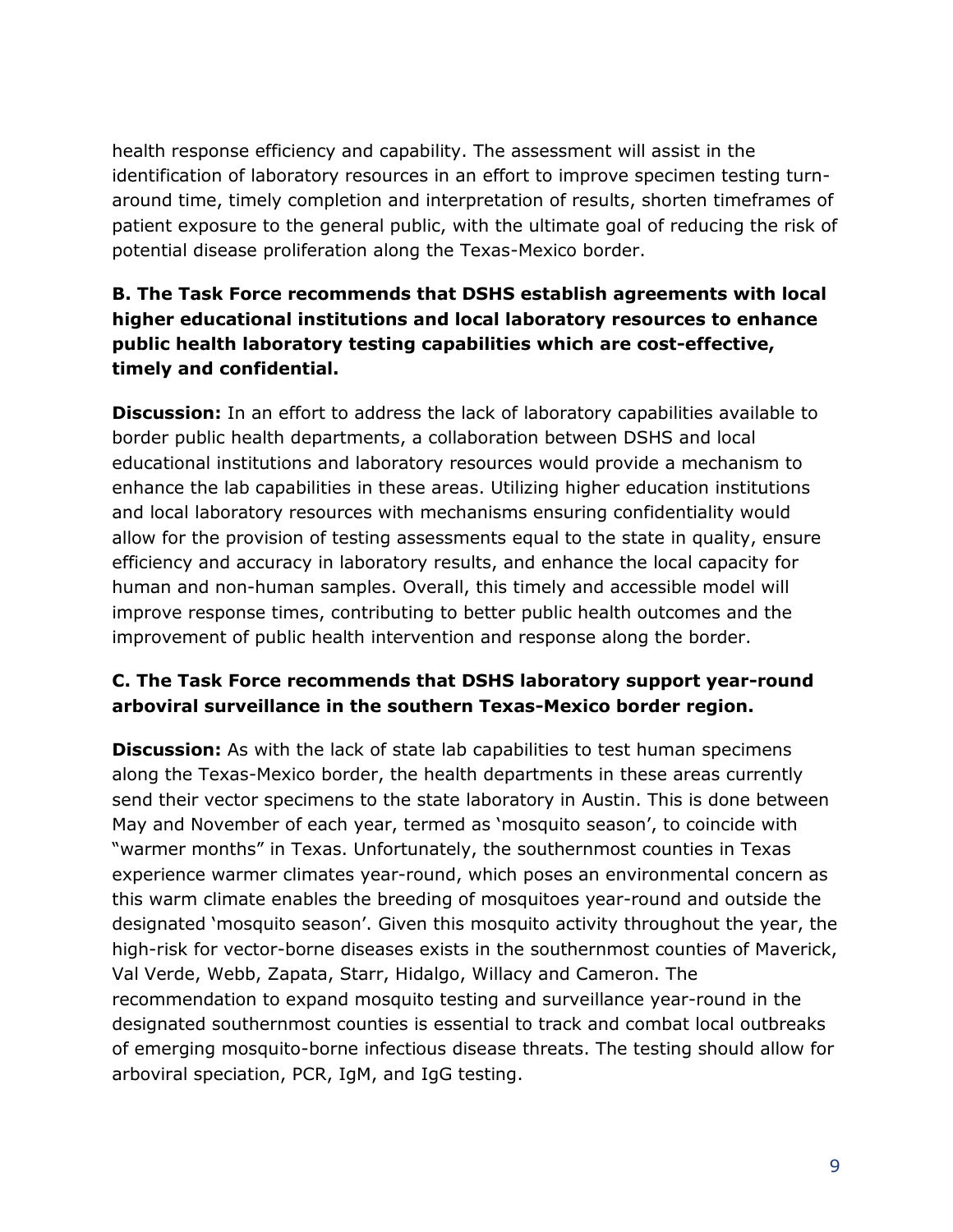**D. The Task Force recommends that DSHS establish a Border Public Health Multi-Disciplinary Response Team to deploy in response to outbreaks, public health threats and disasters. DSHS should establish intergovernmental agreements to develop policies, plans and procedures to facilitate an effective response.** 

**Discussion:** With the large number of crossings between Texas and Mexico, border public health departments are on the frontline to safeguard not only Texas, but the rest of the nation from new and emerging public health threats. As these areas also face challenges associated with access to care, trans-migratory populations, poverty and lack of health insurance, border public health departments must take these challenges into account when responding to a public health threat. Considering the demographics, rapid growth, and cross-border dynamics of the Texas-Mexico border region, there are unique stressors on border public health infrastructure when compared to non-border regions of Texas.

The establishment of the Border Public Health Multi-Disciplinary Response Team will assist in addressing the language, cultural and environmental factors associated with the handling a public health threat in a given community. The recommended Border Public Health Multi-Disciplinary Response Team would consist of, but not be limited to, an epidemiologist, sanitarian, nurse, and public health specialist to assess border health infrastructure and response capabilities for emerging threats. This team would be provided training, equipment, and support staff to enhance intervention and border health response efforts along the border.

# <span id="page-11-0"></span>**Communicable Diseases**

- **A. The Task Force recommends that DSHS, in collaboration with local health departments, establish demonstration training opportunities, providing continuing education credits for Community Health Workers, healthcare professionals and public health staff in the border region with supporting annual funding for challenges that have a higher prevalence in border public health.**
- **Tuberculosis, in particular TB meningitis, multidrug resistant tuberculosis and TB/HIV co-infections**
- **HIV/Sexually Transmitted Diseases**
- **Liver diseases**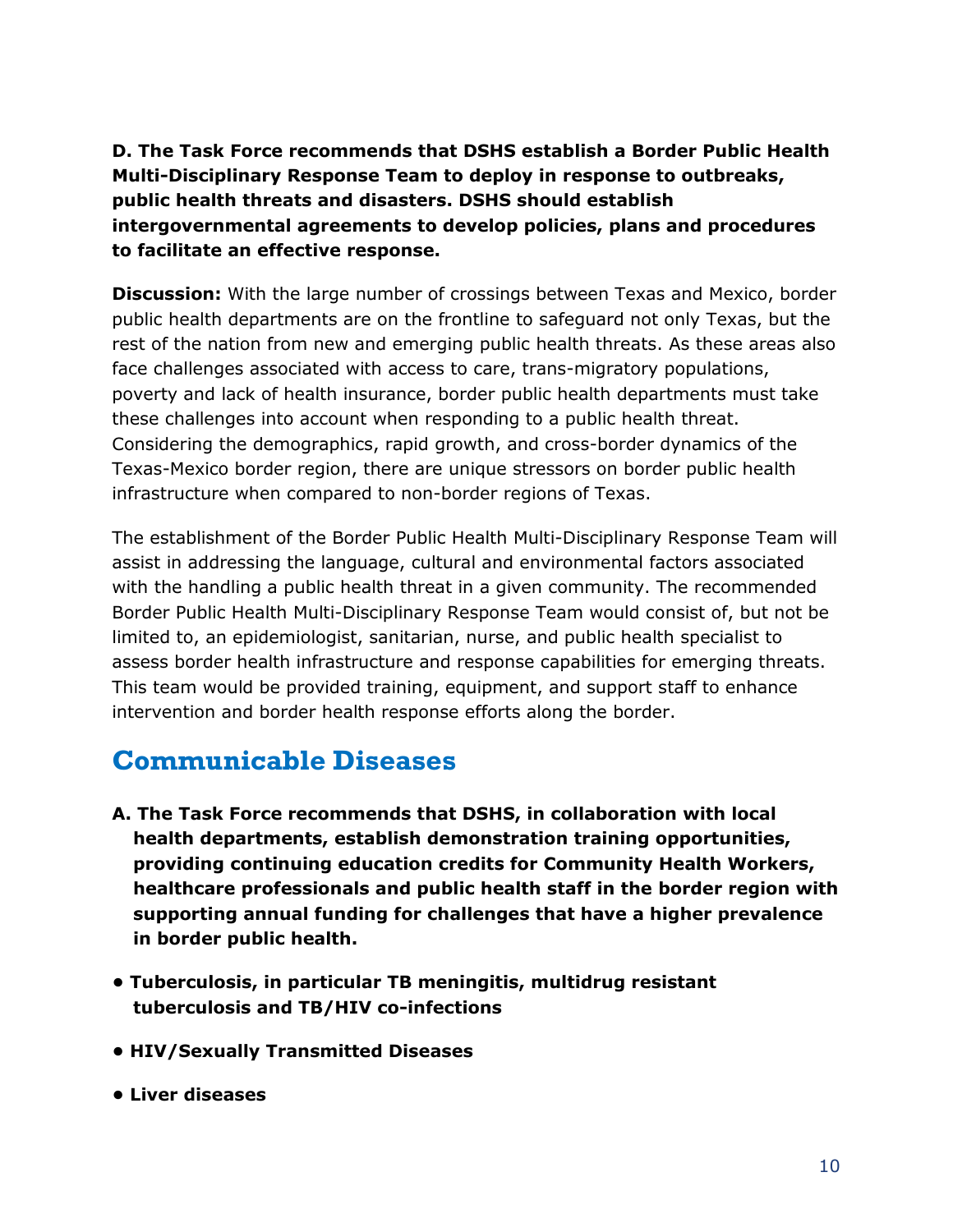- **Immunizations rates in pediatric and adult populations**
- **Health care system: reportable diseases, data entry and acute care/outpatient care and public health coordination for high consequence diseases**

**Discussion:** There are health professional shortages accounting for 1.53 times less primary care physicians per capita compared to non-border counties and lack of access to adequate health services. Due to the health care professional shortage and lack of understanding of the prevalence of border infectious diseases, border public health departments are the frontline of care for tuberculosis (TB), HIV/Sexually Transmitted Diseases (STDs) and immunization programs.

The overall tuberculosis incidence in the Texas border region is 10.5 cases per 100,000 in population, double the Texas average of 5.5 cases per 100,000 in population. Hospitals and clinics are not equipped with negative pressure rooms and ultraviolet lights, standards needed for tuberculosis control. Although TB is more prevalent along the border region, community members are unaware of common symptoms and stigma is still a barrier to seeking care for a preventable and curable disease.

Recently, HIV and STD incidence in the Texas border counties has been increasing. Between 2006 – 2015, an average of 37% of total HIV cases diagnosed in the border area have been diagnosed late, pointing to a clear border health disparity. The dramatically high number of late diagnoses of HIV along the border reflects the difficulty patients experience accessing specialty providers and whom often must travel great distances to urban areas for services. They also deal with the stigma associated with the disease in a majority Hispanic community.

Border counties have a lower number of providers in the Texas Vaccine for Children program; with a total of 351 TVFC providers compared to 545 providers in nonborder states. In the Adult Safety Net (ASN) program, a total of 66 ASN providers serve border counties compared to 470 in non-border counties and a total of 536 statewide.

In general, important challenges in border areas for successful control of communicable diseases include: 1) high incidence of TB infection and disease heightened by the delay in detection and reporting cases of TB; 2) lack of healthcare infrastructure and maintaining clinical and public health expertise and knowledge in TB, HIV/STDs, vaccine preventable diseases and liver diseases 3) low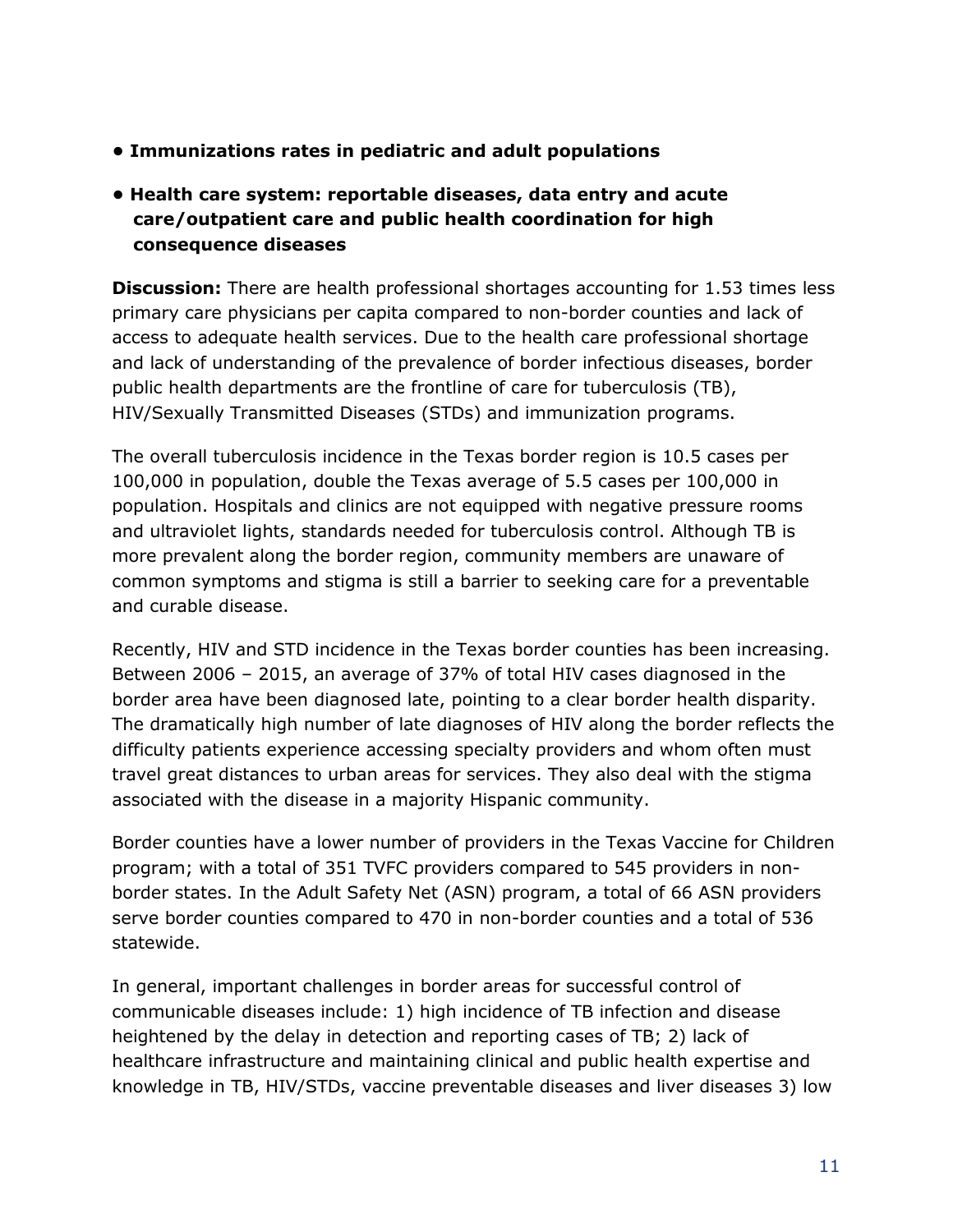numbers of TVFC and ASN participating providers, and 4) increasing incidence of HIV/STDs due to delay in diagnosis and screening.

### <span id="page-13-0"></span>**Environmental Health**

**A. The Task Force recommends that DSHS and appropriate state agencies address vector borne and zoonotic diseases and standardize practices along the border by:**

**• Creating dedicated certifications for Vector Control Officers or Vector Control Applicators to address specialization in spraying (should be more user friendly and a simpler process for public health).**

**• Providing resources to increase capacity for mitigation (i.e. staff, equipment, chemical, education, training, and using innovative methods for mosquito control as GIS, mosquito testing and other evidence based approaches etc.) for ongoing needs, emerging and new threats, emergencies, and disasters.** 

**• Providing resources for dedicated Continuing education, outreach and promotion of preventive methods, such as sanitation, removal of standing water, use of repellant and reporting rashes and fever to health authorities.** 

**• Develop a rapid local and regional response and support system for ongoing vector and zoonotic control activities and developing response plans for disasters (natural and manmade) i.e. flooding, hurricanes and/or outbreaks.**

**B. The Task Force recommends that DSHS provide resources to border public health departments to improve recruitment and retention of Registered Sanitarians, expand training and certifications to improve response and expansion opportunities with expert personnel to assist with the prevention of food, water, vector-borne and zoonotic diseases.**

**Discussion:** Vector, zoonotic, food and water borne diseases and contaminants serve as unique health risks on the Texas/Mexico Border due to inadequate infrastructure for surveillance, testing, personnel, enforcement standards and international risks. In addition, vectors (mosquito, fleas and ticks) are endemic to the region. Illegal food entry, illegal food vending and inadequate infrastructure for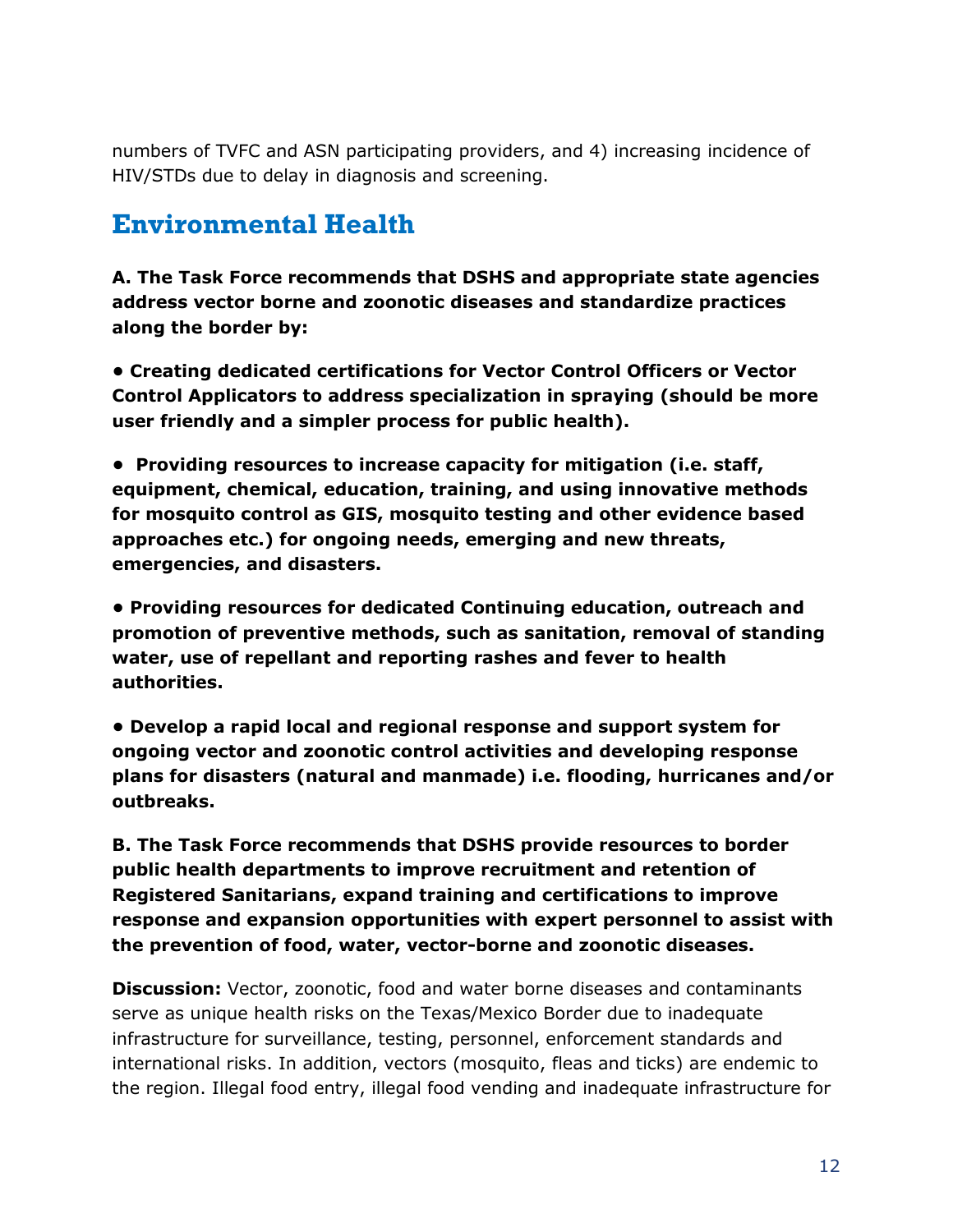potable water systems in unincorporated areas also add to the risk of a public health threat.

In light of these factors, the Environmental Health recommendations made are critical to the Texas/Mexico Border region as they will help minimize current gaps and address current and emerging public health threats. These are initial steps toward improving the border region's overall public health system. The recommendations will further enhance a public health system that will provide solutions and benefits for Texas residents and communities along the US-Mexico border region. Underdeveloped and undeveloped communities in unincorporated areas (*colonias*) suffer from inadequate housing standards and have large uninsured populations that add potential health risks due to a lack of early and timely health care. Lack of adequate solid waste management (illegal dumping of trash, debris and tires) and the lack of integrated pest management contributes to vector breeding. Inadequate food and waterborne disease resources including surveillance, sanitarians or other professional staff to conduct inspections and investigation, combined with the lack of local and timely laboratory testing adds to the increased risk for disease threats. In already overburdened communities along the border, new and emerging diseases such as the Zika Virus, which increases the risk for birth defects, pose additional health burdens on border public health departments.

# <span id="page-14-0"></span>**Chronic Diseases**

**A. The Task Force recommends that DSHS work on establishing evidencebased, culturally-appropriate school-based programs on childhood obesity prevention targeting border communities in collaboration with School Health Advisory Councils and local stakeholders.** 

**B. The Task Force recommends that DSHS work with academic centers and border health experts on the border to collaborate and support Border Health Task Force initiatives to establish specific chronic disease priorities and programs to address chronic disease in border populations.**

**C. The Task Force recommends that DSHS collaborate with HHS agencies to expand pediatric and adult services for diabetes, hypertension and obesity by preventive educational services, screenings, treatment and referrals in the border region. These interventions should include bilingual, culturallyappropriate outreach campaigns in collaboration with Community Health Worker/Promotores, other local interventions, academic centers, nonprofit**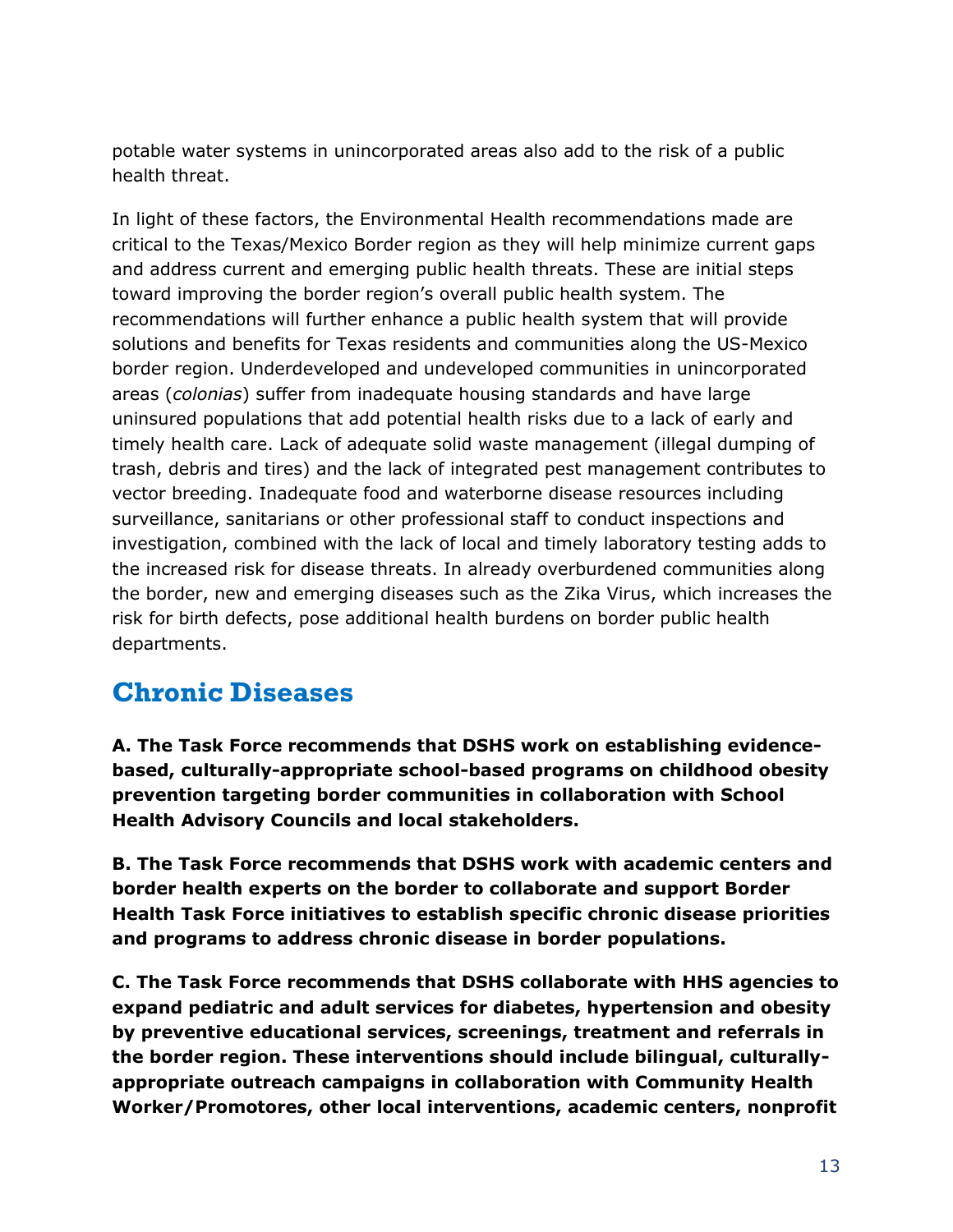#### **organizations, schools, worksite programs, local businesses and healthcare entities that provide early detection of pre-diabetes, prehypertension and obesity.**

**Discussion:** In 2015, the obesity burden in border counties was at 35.1% prevalence compared to 31.9% in non-border counties. The border county obesity prevalence rate of 35.1% can be compared to the top 5 states in the nation. Obesity leads to increased morbidity and mortality in cardiovascular diseases, chronic diseases of childhood, asthma and some forms of cancer.

The prevalence of diabetes along the border counties continues to increase in comparison to non-border counties at an alarming rate. In 2015, the diabetes burden in border counties was at 13.9% prevalence compared to 11.2% in nonborder counties.

It is more cost effective to address preventable chronic diseases early to avoid early death, morbidity, disability secondary to chronic diseases. In general, important challenges to successful control of diabetes, hypertension and obesity include: 1) delay in detection of pre-diabetes and/or diabetes, pre-hypertension and obesity in both pediatric and adult populations 2) lack of access to low cost care 3) lack of community education on diabetes, hypertension and obesity and 4) the need to reinforce and strengthen policies addressing chronic disease.

# <span id="page-15-0"></span>**Maternal Child Health**

**A. The Task Force recommends that it be designated as the advisory committee for the Office of Border Public Health's Community Health Worker Training Center to ensure that curricula addresses border health needs, is culturally competent and includes resources and services available in local communities. Official Task Force meetings will include time on the agenda for an update from the CHW Training Center and for Task Force feedback.**

**B. The Task Force recommends that the state provide resources necessary to continue and expand the CMS/Title V Maternal and Child Health Program for counties at high risk for Zika, building on the successes by establishing similar initiatives focusing on Maternal Child Health.**

**Discussion:** Important outcome measures indicate that the health of women and children is poorer along the Texas-Mexico border than the rest of the state. The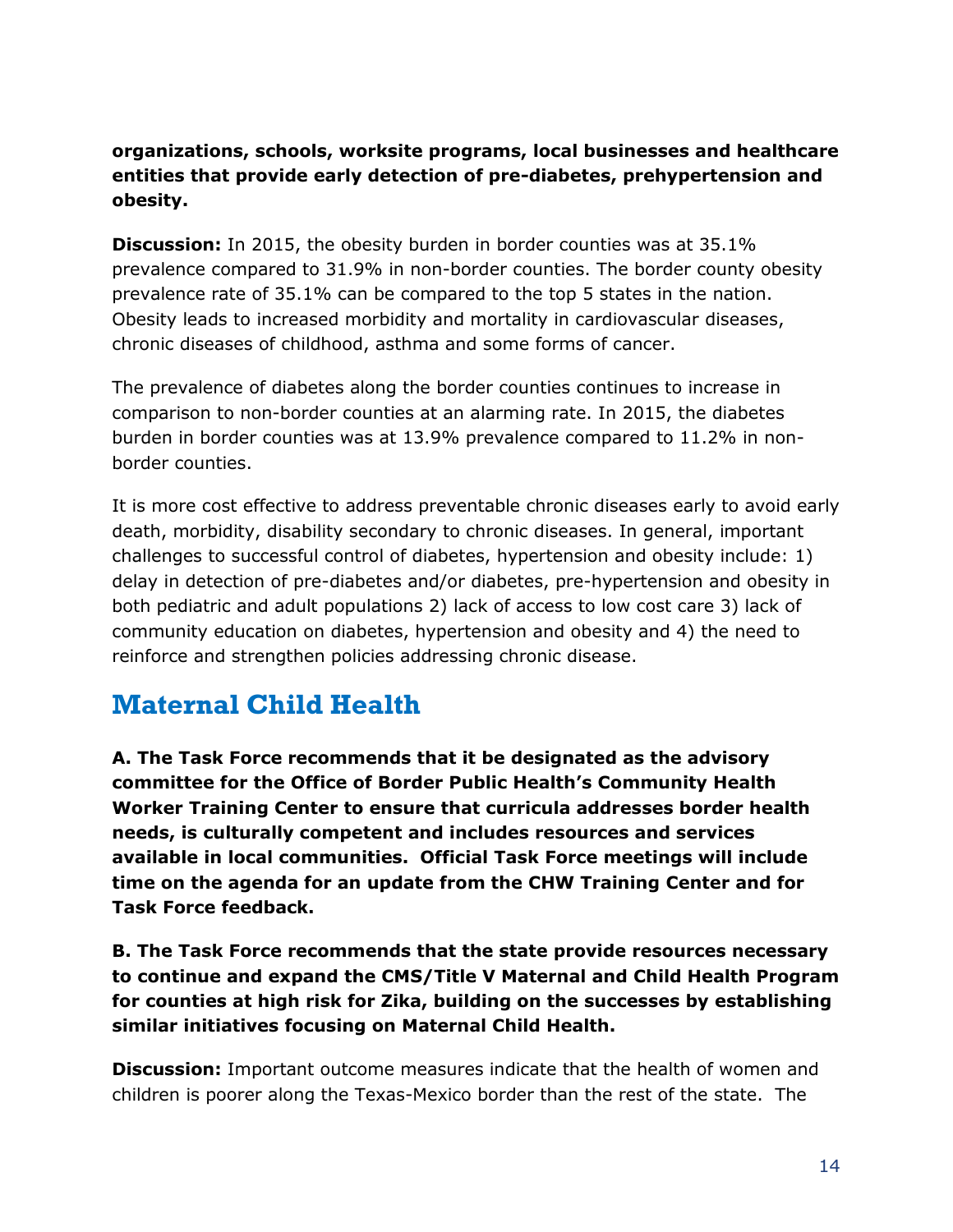border has a significantly higher teen pregnancy rate, a higher percentage of late prenatal care, higher percentage of infants born preterm and higher rates of neural tube defects. The border population has a higher percentage of uninsured; 14.6% of those 0-17 years are uninsured compared with 12.7% for Texas and 44.3% of those 18-64 years are uninsured versus 24.8% for Texas. Due to this disparity, women along the border have less access to medical care including preventive screenings, family planning resources, prenatal care, primary health care, dental care and mental health services. Prenatal care and post-partum care is important for both mother and baby as research has shown that late prenatal care is more prevalent among women with low birth weight infants than women with healthy weight infants. These disparities highlight the need to improve access to health care and to educate women and their partners about services that are available. Evidence also shows that Community Health Workers are effective in improving health outcomes through outreach, education, and linkage to community resources. Community Health Workers meet women in their homes and communities to offer education in their preferred language and immediately garner trust. This builds a solid foundation for women to seek care and have the support to navigate through a very complex health care system.

**C. The Task Force recommends allowing parenting adolescents to consent to their own sexual and reproductive healthcare to lower the incidence of repeat teen pregnancies along the border.**

**D. The Task Force recommends that the state require a public health representative be included on all School Health Advisory Councils along the border to share best practices and evidence-based information.**

**E. The Task Force recommends that the state provide resources necessary to continue and build on local initiatives focusing on teen health issues along the border.**

**Discussion:** Texas ranks fifth in the country for highest teen pregnancy rates and first in the country for repeat teen pregnancy rates. Rates of teen pregnancy and repeat teen pregnancies are significantly higher along the Texas-Mexico border than the rest of the state. Having to acquire parental consent for contraceptive services as a parenting adolescent is a significant barrier in the prevention of repeat teen pregnancy.

Research has shown that teenage parents are less likely to complete high school and more likely to be unemployed and to live in poverty, increasing the risk of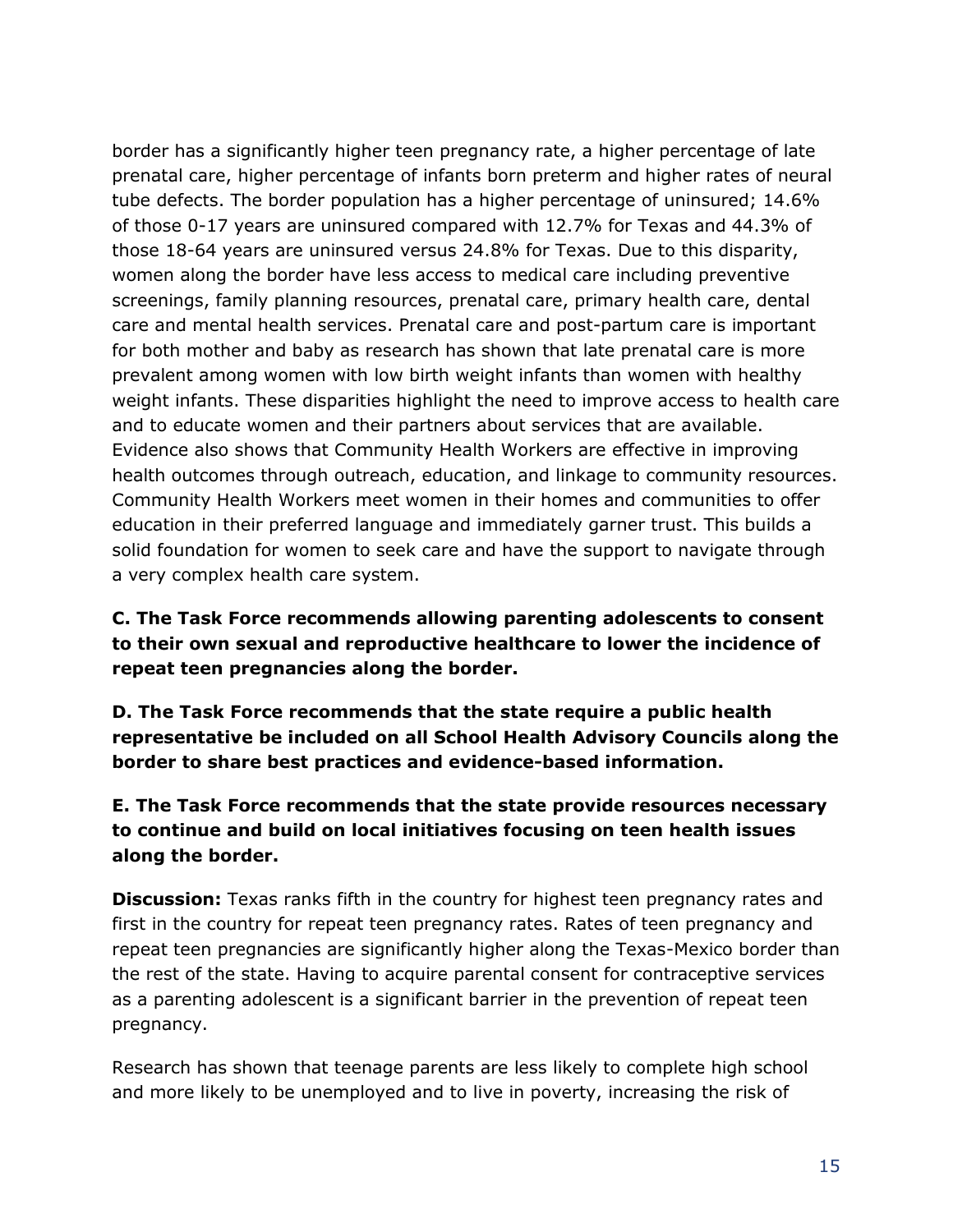cyclic poverty for their children. Plus, the border population has a higher percentage of people living in poverty (29% vs 16%) and a lower educational attainment (67% vs 84% with HS diploma or higher) than the non-border population of Texas. Decreasing the number of teenagers becoming pregnant along the border is critical to improving these disparities in these communities. In addition, integrating a public health representative to ensure that information disseminated through School Health Advisory Councils are evidence-based and provide local resources is essential. In an effort to address the high incidence rates of teen pregnancy, it is recommended that initiatives such as the South Texas Adolescent Summit, held in Edinburg in August of 2018, continue and are supported. This summit incorporated concepts, resources and partnerships, which are essential to public awareness of teen pregnancy issues along the border.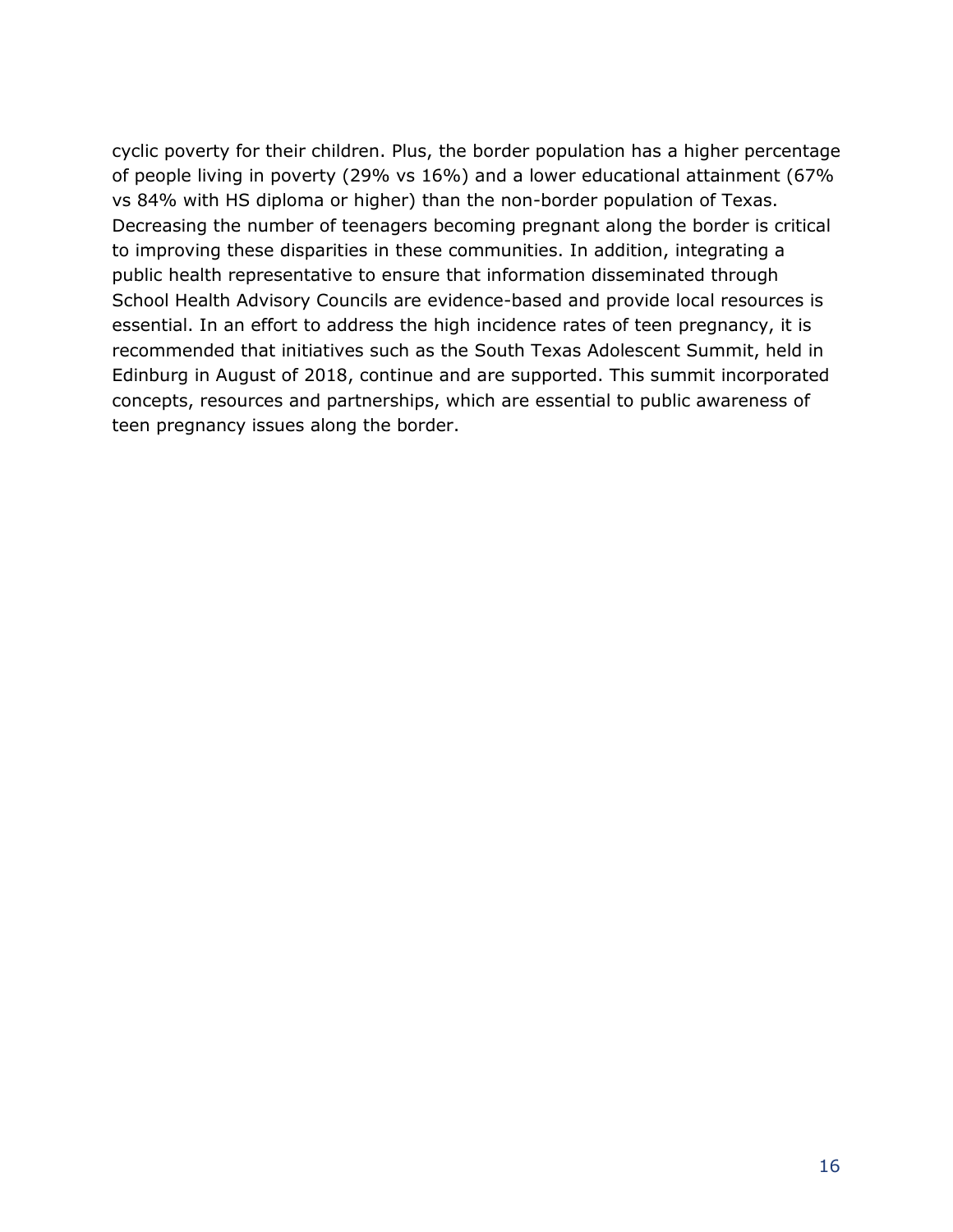### <span id="page-18-0"></span>**5.Future Considerations**

The Task Force of Border Health Officials (Task Force) has created five Workgroups (i.e. Border Public Health Infrastructure, Environmental Health, Communicable Diseases, Chronic Diseases, and Maternal and Child Health). These five workgroups are the backbone of the Task Force with Access to Care being the most prevalent overarching long-term issue that affects Border Public Health. The Task Force will continue to deliberate border health issues in the coming years taking adequate time to fully review and validate available border data/information and solicit input from select subject matter experts.

Other considerations in developing Task Force recommendations over the coming year include, the following:

- delineation of short term and long term recommendations;
- identification of who might implement the recommendations (federal/state/region/local/program/other group);
- determination of any fiscal impact, including possible returns on investment;
- identification of impacted stakeholders and/or organizations; and
- ultimately, promulgation of actionable recommendations that propose a solution to the problem identified.